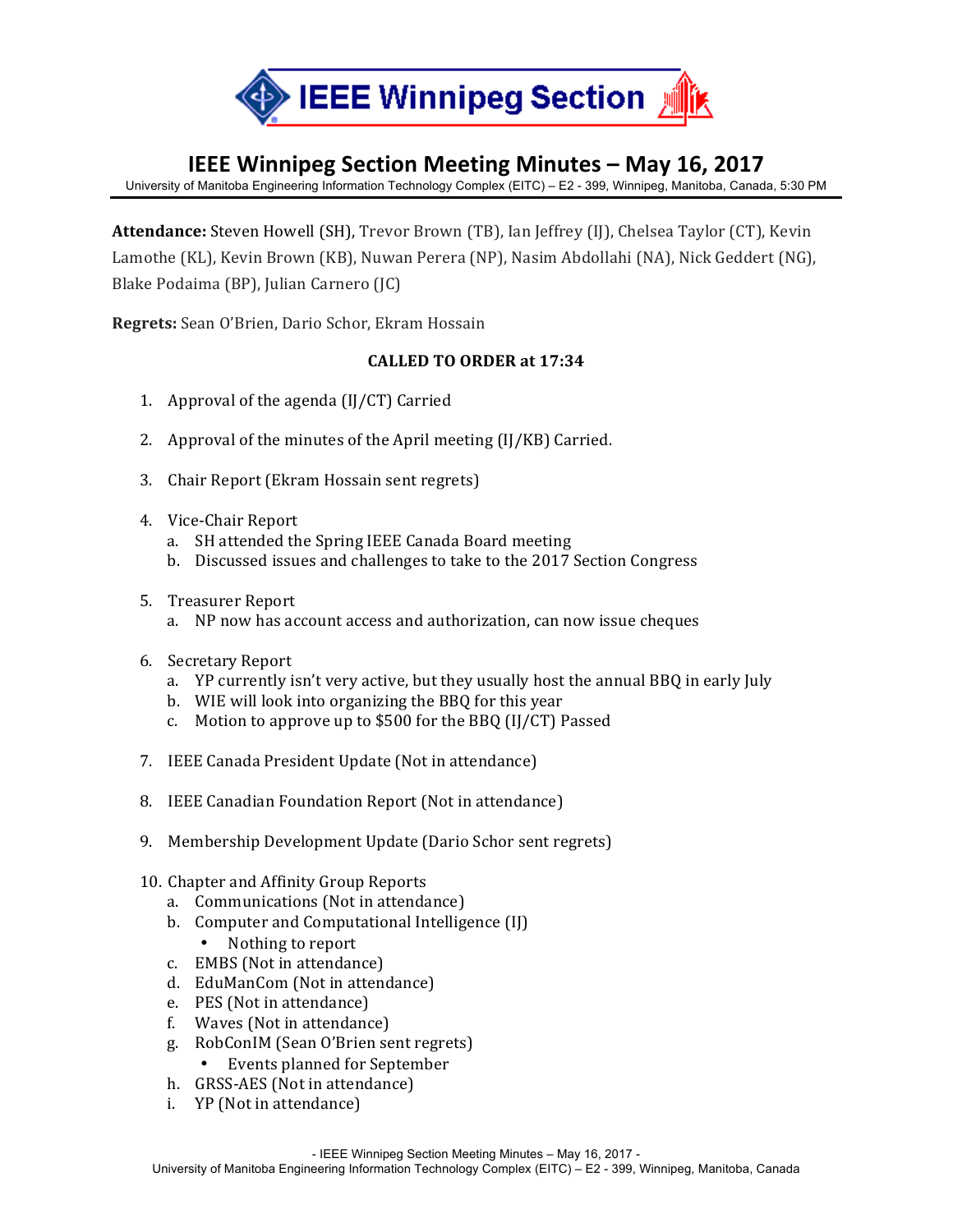- j. Life Members (Not in attendance)
- k. WIE (NA)
	- NA will be attending the WIE conference as discussed in the last meeting
	- Will represent Western Canada in a WIE Canada conference call
	- NA was featured recently in the IEEE Canadian Review magazine
- l. TISP (Not in attendance)
- m. Newsletter (Not in attendance)
- 11. Reports from student branch chairs
	- a. University of Manitoba (CT)
		- Student branch was featured in the IEEE Canadian Review
	- b. Lakehead University (Not in attendance)
	- c. Assiniboine College (Not in attendance)
	- d. Red River College (Not in attendance)
- 12. New business
	- a. Discussion of investment options
		- Will be tabled until next meeting
	- b. EMBS Distinguished Lecturer funding request
		- See attached funding request from Blake Podaima
		- Talks planned at U of M, Cubresa, Red River, LSAM
		- Asking for (up to) \$500 to support local expenses
		- Has not yet asked other involved parties, will look for financial contributions
		- Motion to approve up to \$500 (IJ/CT) approved, with the understanding that BP will seek further funding from the other involved parties
		- IEEE members can get 25% off the conference registration at CMBEC-40, TB will send out an e-notice with the discount code
	- c. North Saskatchewan Section collaboration
		- We should request a list (ranking) of active Chapters (top three would be sufficient)
		- We could broadcast talks as well, similar to connection made with Lakehead
		- Could ask someone who's attending EPEC (also in Saskatchewan)
	- d. Section Twitter/Facebook accounts
		- Facebook account could show events and pictures
		- Twitter account will be run by Chai Narendra
			- i. Goal is to post every few days, both IEEE events/announcements as well as other interesting material (such as tech and science news, articles, etc.)
		- Duties will be supervised by the Webmaster, he will delegate to volunteers
			- i. Officer positions can be created later on if the workload becomes significant

#### **ADJOURNED (IJ) at 18:18**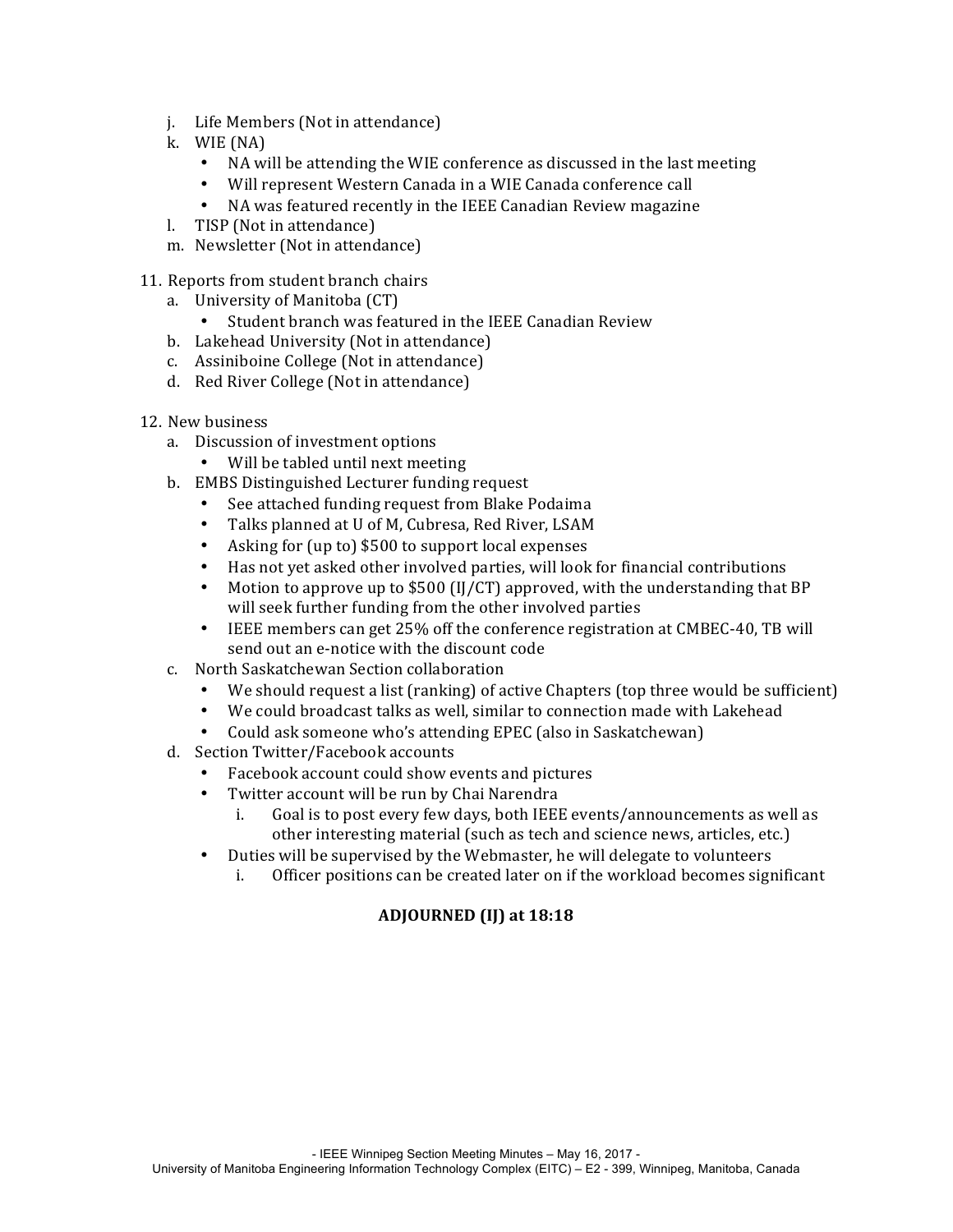# **Request for Support**

## **Visit by Dr. Michael Friebe, IEEE – EMBS Distinguished Lecturer**

**Winnipeg, Manitoba, Canada November 29th – 31st, 2017**

### **Submitted by**

**Blake W. Podaima, Chair, Industry Relations IEEE – Winnipeg Section** 

- 1. BME (Biomedical Engineering Lecture Series) in conjunction with IEEE Engineering in Medicine and Biology Society (EMBES) - Winnipeg, November 29<sup>th</sup>, 2017
	- $\blacklozenge$  Scheduled talk (Wednesday, Nov. 29<sup>th</sup>, 4:00pm 5:00pm) University of Manitoba, EITC Centre, Fort Garry Campus.
	- ♦ Coordinate with: Chase Figley, PhD (Biomedical Engineering Program) Assistant Professor, Department of Radiology Principal Investigator, Neuroscience Research Program Core Member, Biomedical Engineering Graduate Program Max Rady College of Medicine, University of Manitoba and Winnipeg Health Sciences Centre 820 Sherbrook Street, Room MS-793 Winnipeg, MB, Canada, R3A 1R9 Office Phone: 204-787-2994 Website: www.figleylab.ca
- 1. Applied Research Department & ACE (Advanced Computer Education) Project Space Red River College (School of Applied Arts, Science and Technology) – Winnipeg, November  $30<sup>th</sup>$ , 2017
	- ♦ Scheduled talk (Thursday, Nov. 30th, 4:30pm 5:30pm) Red River College: Applied Arts, Science and Technology, 321 McDermot Ave.
	- ♦ Coordinate with: Haider Al-Saidi (Senior IEEE Member & Former IEEE Vice Chair, Winnipeg Section)
		- $\triangleright$  Chair, ACE Project Space (https://www.linkedin.com/pulse/ace-project-space-where-education-innovationcollide-al-saidi)
- 2. Life Sciences Association of Manitoba (LSAM) Winnipeg, November  $30<sup>th</sup>$ , 2017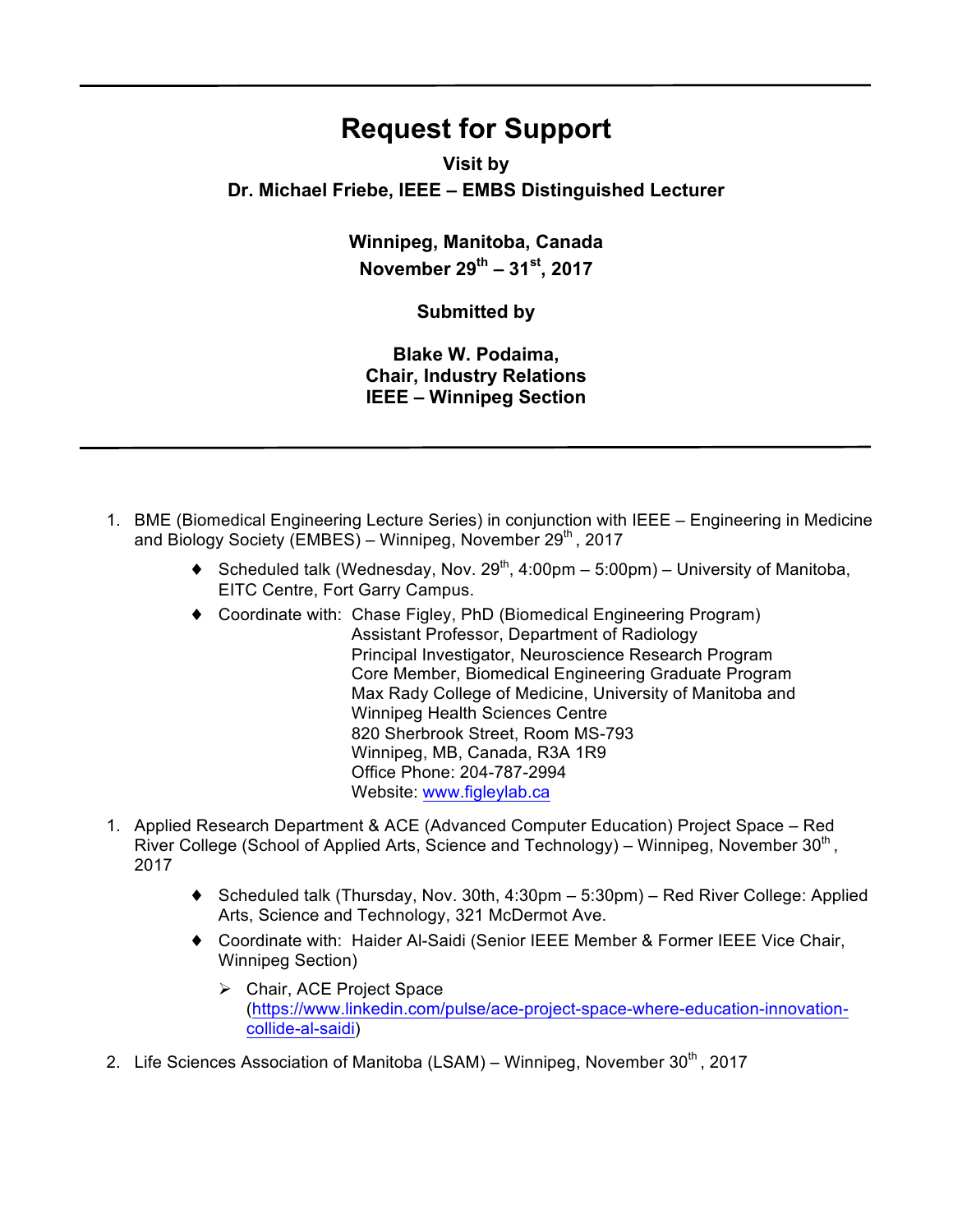- $\blacklozenge$  Meeting (Thursday, Nov. 30<sup>th</sup>, 10:00am 11:30am) open to LSAM members: 1000 Waverley Street, Unit A.
- ♦ Coordinate with: Kristina Braun, Vice President.
- 3. Cubresa Inc. Winnipeg, November  $30<sup>th</sup>$ , 2017
	- ♦ Site visit & meeting (Thursday, Nov. 30th, 1:30pm 3:00pm) 801 Berry St., Winnipeg, MB.
	- ♦ Coordinate with Dr. James Schellenberg (Founder and CTO), et al.
- 4. Speaking engagements (potentially): in other IEEE jurisdictions (Canada & USA).

## Distinguished Lecturer (IEEE-EMBS):



#### **Michael Friebe, PhD** Otto-Von-Guericke University, Germany

**Technical areas:** Medical Technology Entrepreneurship, Translational Engineering, Healthcare Innovations.

Email: Michael Friebe <friebe@me.com>

*Michael Friebe, PhD C.+49-178-6644333 SKYPE: mfriebe*

#### *Professor Catheter Technologies*

*Institute for Medical Systems Faculty of Electrical Engineering and Information Technologies Otto von Guericke University Office: Rötgerstr. 9 D-39104 Magdeburg (http://www.inka-md.de)*

*Rudolf Diesel Fellow — Institute of Advanced Studies TU München - (http://www.tum-ias.de)*

*CEO - IDTM GmbH Paul-Schürholz-Str. 7 D-45657 Recklinghausen (http://www.idtmt.de)*